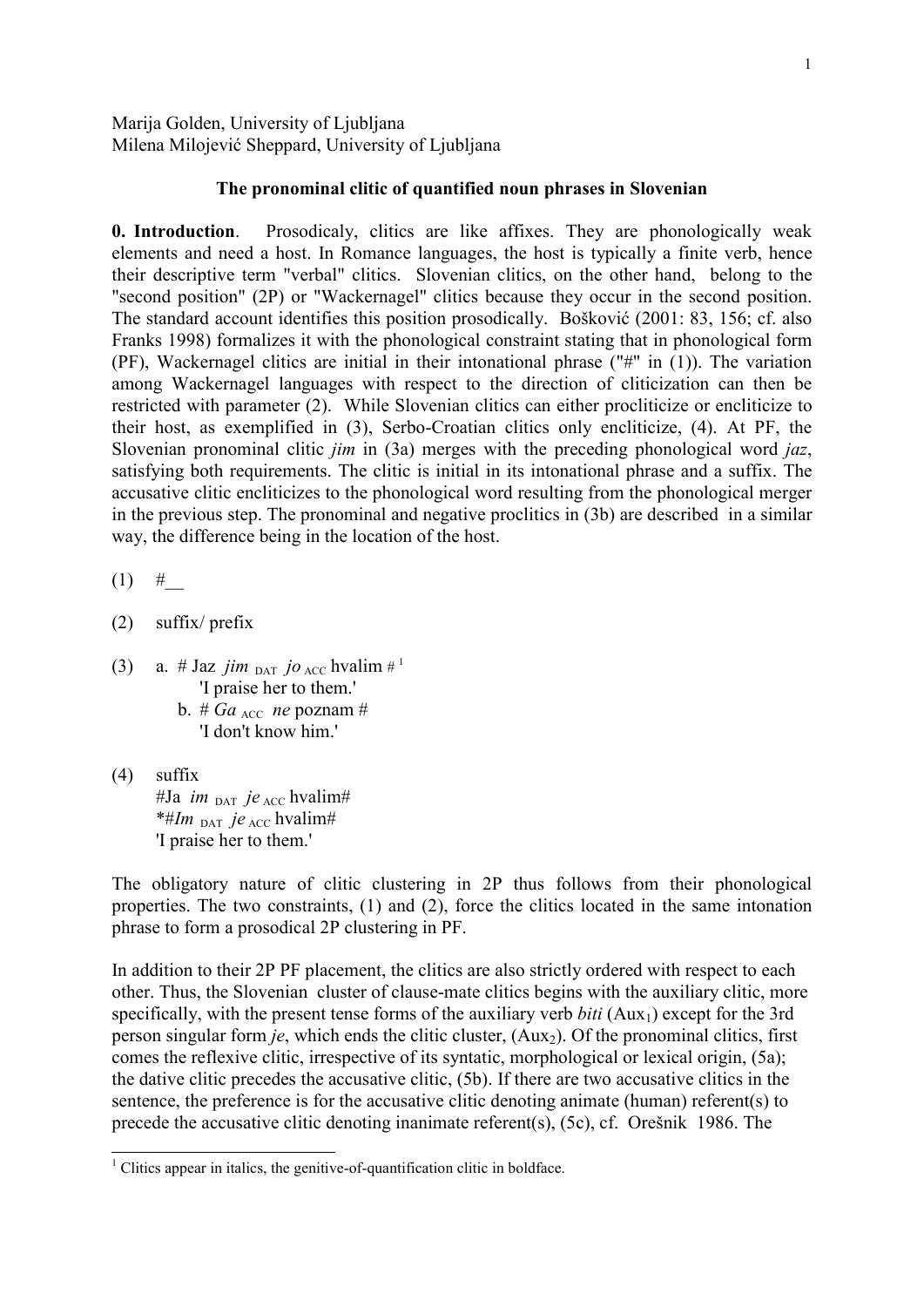genitive-of-negation clitic occupies the position of its accusative counterpart, (5d). In this article, we restrict our discussion to 2P placement of pronominal clitics and their relative order.

- (5) a. Janez *se* <sup>R</sup>EFL *je* <sup>G</sup>EN *je* <sup>A</sup>UX <sup>2</sup>rešil. 'Janez got rid of her/it.'
	- b. Janez *mu* <sup>D</sup>AT *jo* <sup>A</sup>CC *je* <sup>A</sup>UX<sup>2</sup> dal. 'Janez gave him it/her.'
	- c. Jaz  $sem_{AUX1}$  *mu*  $_{DATA}$  *jo*  $_{ACC}$ *jo*  $_{ACC}$  učil. 'I taught him her it.'
	- d. Janez *mu* <sup>D</sup>AT *je* <sup>G</sup>EN *ni* <sup>N</sup>EG +AUX<sup>2</sup> dal.

'Janez did not give it to him.'

-

(6) Aux<sub>1</sub> > Reflexive > Dative > Accusative/ Genitive > Aux<sub>2</sub>

Pronominal clitics show morphological case, number, and gender distinctions. In minimalist generative grammar (Chomsky 1993, 1995, 2000, 2001, and related work), formal features of lexical items, e.g. Case features, number, person, gender features (s.c. ϕ-features), play a major part in sentence structure. Since they are relevant to the structure-building computational system only, they must be eliminated in the course of derivation. This is achieved by feature-checking – matching of features of lexical and corresponding fun ctional categories, which is brought about by the operation Move. Formal features and movement for feature-checking purposes thus ultimately determine the constituent (word) order in the sentence.

The standard approach to Wackernagel clitics (Franks 1998, Bošković 2001) adopts the early version of minimalist syntax (Chomsky 1993), whereby the surface structure position of the pronominal clitic depends on the checking of its Case feature. The Case feature that the clitic checks is assumed to be strong because it is checked by overt movement of the clitic to the specifier position of the corresponding functional projection.<sup>2</sup> In a simplified derivation of sentence (3a), the accusative clitic *jo* enters the syntactic structure as internal object of its θ-marking and Case-assigning participle:  $\lbrack v \rbrack$   $V^{\circ}$   $\lbrack v \rbrack$   $\lbrack v \rbrack$ ; the dative clitic *ji* (the indirect object) is merged in the Specifier position of the verb phrase, [<sub>VP</sub> *jim* V']. The structure would continue to be built according to the "functional head – complement" configuration of the universal hierarchy of functional projections: "subject agreement phrase (AgrsP) > tense phrase (TP) > indirect object agreement phrase (Agr Io P) > direct object agreement phrase (Agr Do P) > verb phrase (VP)",  $(">" : 'c-command')$ . In the standard approach, the structural Accusative and Dative Cases of the clitics *jo* and *jim* are checked by the clitic raising as XP from its base position into the specifier position of the direct and indirect object agreement phrases, after the participle, the Case-assigner, has moved consecutively into the head positions of the two agreement phrases, (cf. Golden 2003). The Case feature is "checked off" if the feature agrees with the Case feature of the verb raised for that purpose into the Head position of the corresponding agreement projection. Structure (7) is a simplified derivation of

<sup>2</sup> Following Chomsky 1995, the standard approach allows that the clitic moves either as a head or as a phrase; cf. Bošković 2001: 129.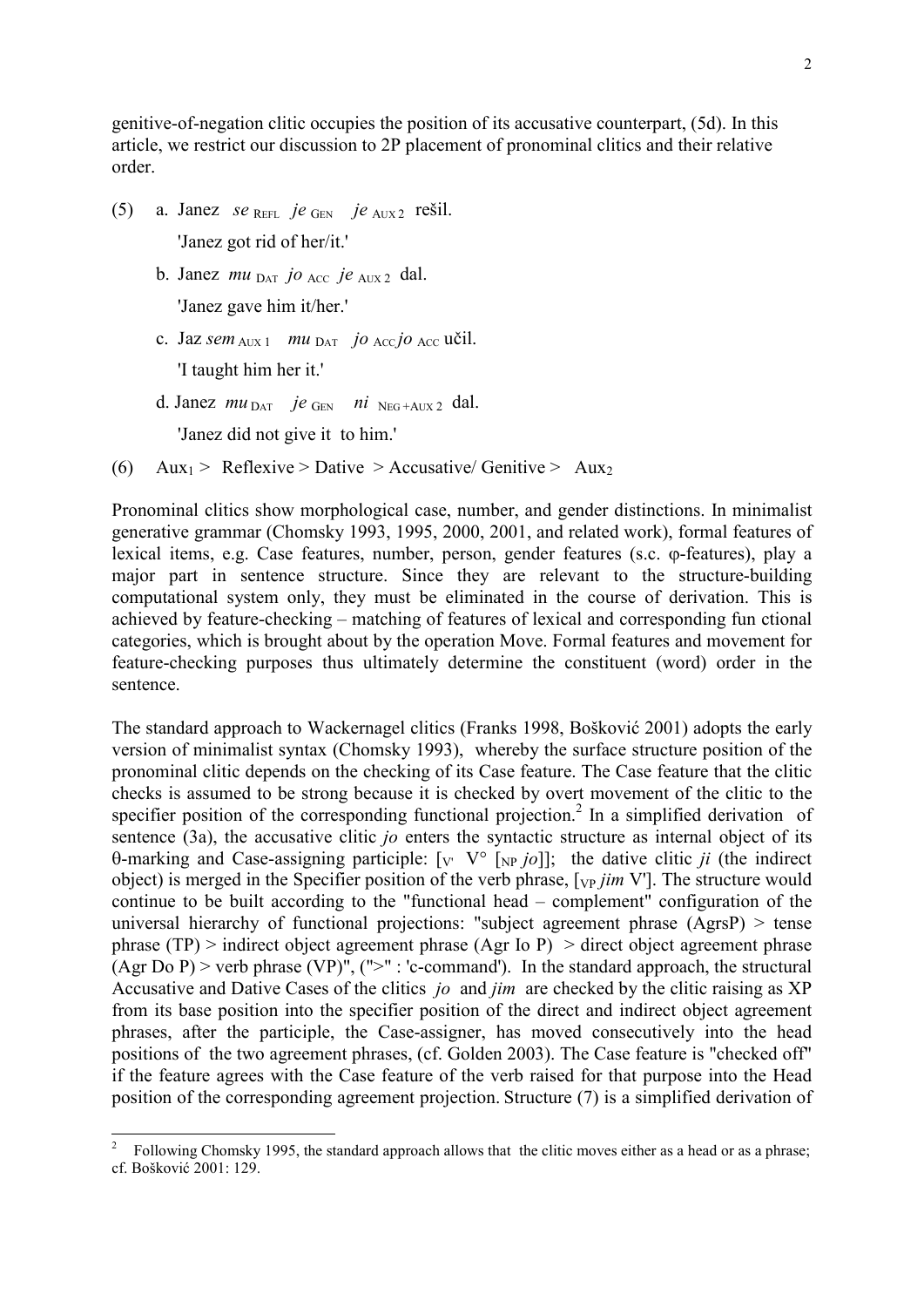clitic placement in sentence (3a). Assuming the copy theory of movement and allowing for the pronunciation of lower chain links, it predicts the acceptable linearization of the clitics. $3$ 

## (7)  $\left[ \right]$  AgrsP jaz  $\left[ \right]$  Agrs'  $\left[ \right]$  Agrs<sup>o</sup>  $\left[ \right]$  TP **hvalim**  $\left[ \right]$  Agr iOP *jim* **hvalim**  $\left[ \right]$  Agr dO P *jO* **hvalim**  $\left[ \right]$  VP  $\left[ \right]$  V' *jim*  $[v$  hvalim  $\dot{\theta}$ ]]]]]]]]]]

The feature-checking movement of clitics is subject to economy principles requiring movements to be as short as possible and banning a category from skipping its closest landing site (known also as The Minimal Link Condition). This requirement rules out the order of "accusative > dative" in (3) since for the (unacceptable) order \**Jaz jo jim hvalim* to obtain, the dative clitic *jim* would have to check its Case before the accusative clitic does, skipping its nearest, i.e. Spec, Agr dO P landing site.

Some approaches assume that once the clitics reach their feature-checking positions, they undergo a further syntactic movement in order to form a 2P cluster.  $4$  By contrast, the standard approach, taking advantage of the copy theory of movement (Chomsky 1993, 1995) and allowing for the pronunciation of lower chain links, maintains that 2P clitics do not undergo any specific cluster-forming syntatic movement to a single position once they land in their feature-checking positions. The relative order of clitics is expected to follow from the structural height they occupy as a result of regular feature-checking syntactic movement. The Minimal Link Condition takes care of the relative order among the clause-mate pronominal clitics, while the phonological constraints restrict the clitic group to the PF second position.

In this paper we examine whether the standard assumption that the 2P placement of Wackernagel clitics is determined by regular feature-checking operations in syntax can account for the placement of the Slovenian genitive clitic in noun phrases (NPs) quantified by an indefinite numeral. In our analysis of the Slovenian genitive-of-quantification (GQ) clitic we extend Bošković's 2006b analysis of Russian, Bošković's 2008 analysis of SC (non-clitic) numeral NPs, and Golden & Milojević Sheppard (*forthcoming*) analysis of the Slovenian genitive clitic in NPs with cardinal numerals.

The structure of the paper is as follows. Section **2** is an outline of Bošković's analysis of Slavic NP quantified by a cardinal numeral and its extension to Slovenian data. Section **3** deals with the placement of the GQ clitic in Slovenian NPs quantified by a cardinal or indefinite numeral. Section **4** shows that the standard approach fails to predict the placement of the GQ clitic in Slovenian. Section **5** concludes the paper.

**1. The structure of the numeral noun phrase.** A cardinal numeral is a common way of quantification in the nominal domain. In Slovenian, cardinal numerals generally display

-

<sup>3</sup> The optimal linearization of chains deletes all but the highest link of the non-trivial chain and deletion affects whole links of the chain. To explain some mismatches between syntax and phonology in the PF placement of clitics in general, and in the 2P placement of Wackernagel clitics in particular, the standard approach utilizes two strategies, pronunciation of lower copies and scattered deletion. Bošković 2001 (cf. also Bošković & Nunes 2007) elaborates Franks's 1998 "Pronounce a Lower Copy" strategy which essentially allows that phonological constraints rather than syntax determine which copy of the clitic will be pronounced. Scattered deletion is employed as a last resort operation when competing derivations with fewer applications of deletion violate a phonological constraint.

<sup>&</sup>lt;sup>4</sup> For such an approach to Slovenian clitics, see Golden and Milojević Sheppard 2000.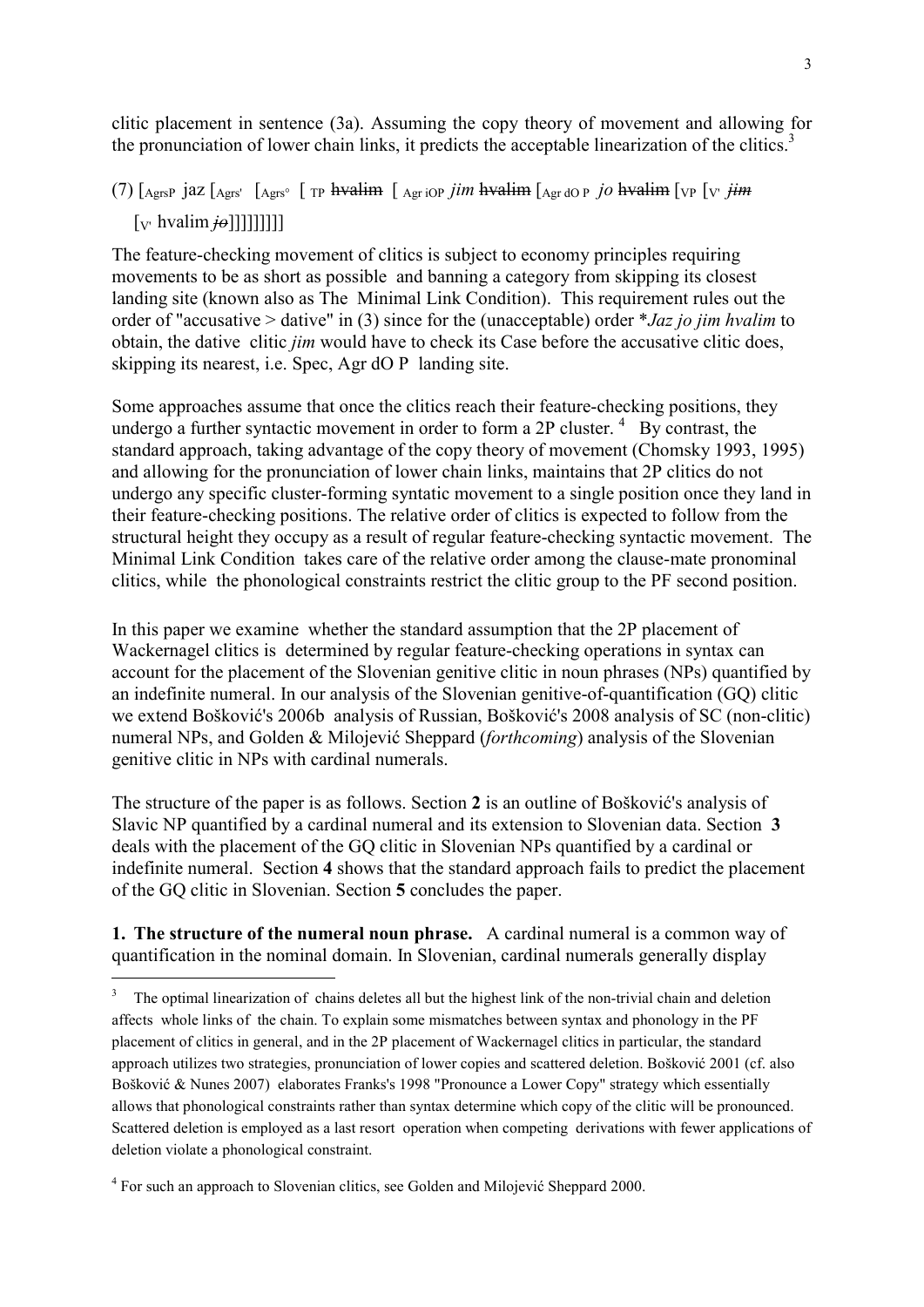adjectival agreement with the noun they quantify. Both, the numeral 'one' and the noun 'girl' in the subject phrase in (8a) are in the morphological nominative case; they also agree in number (singular ) and gender (feminine). Agreement in case, number and gender obtains also in the object numeral noun phrase in (8a): the numeral 'two' and the noun 'ice-cream' are both in the morphological accusative case, dual and masculine. Because of their adjectival type of agreement with the head noun, numerals have traditionally been described as inflecting adjectival modifiers of nouns in noun phrases.

- (8) a. Ena deklica je kupila dva sladoleda. 'One girl bought two ice-creams.'
	- b. Tri deklice so pomagale petim dečkom. 'Three girls helped five boys.'
	- c. Janez je prišel domov s petimi sladoledi. 'Janez came home with five ice-creams.'

However, numerals do not always follow the adjectival pattern. Traditional Slovenian grammar (Toporišič 1976/2000) observes that when a subject or an object numeral NP contains a higher numeral (i.e. when the spoken form of the numeral does not end in a numeral from  $1 - 4$ ) the adjectival agreement does not obtain. The numeral is said to be in the syncretic nominative or accusative case, and the complement noun in the "genitive of quantification" case. In (9) the numeral 'five' is in the syncretic nominative/ accusative, the complement noun 'girls' and 'ice-cream' in the GQ case.

(9) Pet deklic  $G_{\text{EN PL}}$  je kupilo pet sladoledov  $G_{\text{EN PL}}$ . 'Five girls bought five ice-creams.'

The GQ has traditionally been recognized as a characteristic property of Slavic numeral noun phrases, although individual languages may differ with respect to the inflectional properties of the numerals and the subject-verb agreement pattern. Thus, for instance, Slovenian but not also Serbo-Croatian higher numerals display adjectival agreement in oblique case positions; Russian but not also Slovenian has optional subject-verb agreement in sentences with quantified subjects.

In his analysis of numeral NPs in Russian and Serbo-Croatian, Bošković 2006b, 2008 posits a uniform structure for the extended nominal phrase projection containing agreeing and nonagreeing numerals, for convenience labelled  $FP$ , with  $F$  a phonetically empty head.<sup>5</sup> The difference in the morphological behaviour of the numerals is represented structurally as a difference in the location of the numeral. Agreeing numerals (10a) are adjectival phrases (AP) merged in the specifier position of the complement NP, (10b). The adjectival numeral undergoes the standard Spec-Head agreement with the noun. The numeral NP receives the Case of its Case-assigner, in (10) Instrumental from the preposition *s.* 

(10) s petimi sladoledi

<sup>&</sup>lt;sup>5</sup> The projected FP is introduced by Franks 1994 to avoid the theoretically undesirable situation where the numeral would simultaneously assign the Genitive Case to the complement NP and itself receive Case from an external Case assigner, cf. Bošković 2008: 274.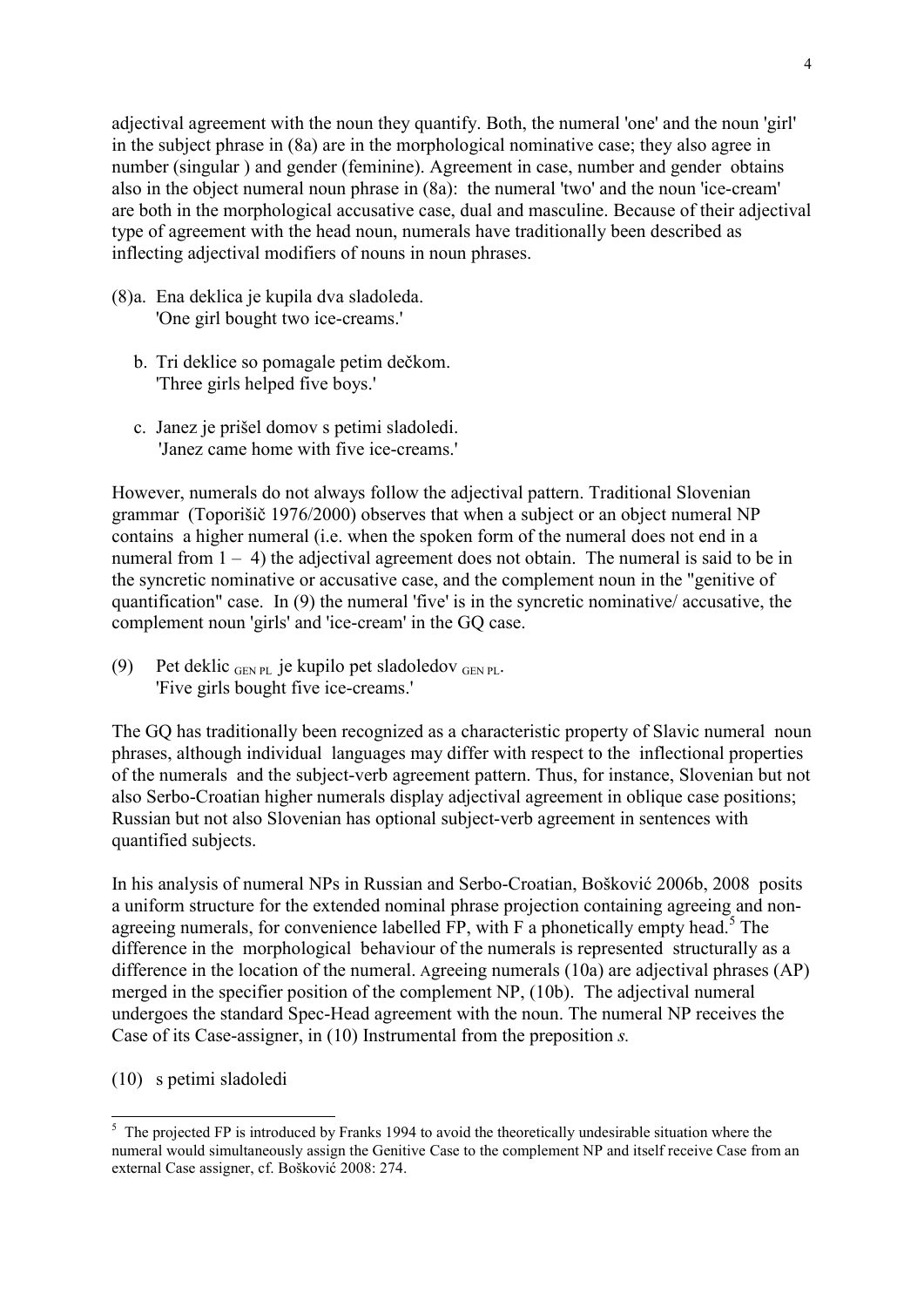'with five <sub>INS PL MASC</sub> ice-creams <sub>INS PL MASC</sub>'  $\lceil$  Prep P *s*  $\lceil$  FP [INSTRUM.]  $\lceil$  F  $\lceil$   $\lceil$  NP  $\lceil$  AP [INSTRUM.] *petimi*  $\lceil$   $\lceil$  N [INSTRUM.] *sladoledi* ]]]]

In non-agreeing, GQ-containing numeral NPs (11a), the numeral is universally located in Spec, FP, (11b), and the phonetically silent head F assigns the Genitive Case to the complement NP.<sup>6</sup>

(11) pet sladoledov 'five <sub>NOM/ ACC</sub> ice-creams GEN PLMASC'  $\lceil \frac{F}{F} \cdot p e t \rceil \rceil$   $\lceil \frac{F}{F} \cdot p e t \rceil$   $\lceil \frac{F}{F} \cdot p e t \rceil \rceil$ 

Bošković 2006b/2008 demonstrates that Case checking by the proposed empty head F of the numeral noun phrase FP is the more economical derivation of the two structures, (10) and (11). In the agreeing structure (10b), Case-licensing feature movement of the complement head noun is shorter when the checked features move to F than when they move to a Caselicenser outside the FP projection, such as P or V. The GQ pattern is thus forced in the structural case environment by the economy of derivation. In inherent-Case positions, on the other hand, θ-theoretic reasons force the longer movement to an external Case assigner as the only convergent derivation. The structure with the GQ in the inherent Case position is excluded as a θ-theory violation. Cf. the unacceptable GQ in (12), where the verb *pomagati* 'help' has not checked its inherent Dative against the intended object FP *pet prijateljev* 'five friends'.

(12) \*Janez je pomagal pet prijateljev $_{\text{GEN PI}}$ . 'Janez helped five friends.'

In the discussion that follows, we extend the FP analysis to Slovenian NPs with indefinite numeral quantifiers such as *veliko* 'a lot', *mnogo* 'many'/ 'much', *malo* '(a) little' / '(a) few', *nekaj* 'some'.<sup>7</sup> Building on our analysis of Slovenian cardinal numeral NPs (Golden & Milojević Sheppard, *forthcoming*) we argue that contrary to the expectations raised by the standard approach to Wackernagel pronominal clitics, the GQ clitic originating in the noun phrase quantified with an indefinite numeral cannot get to its Wackernagel position in the clause-mate pronominal clitic group by Case-checking operations alone.

**3. The genitive-of-quantification clitic.** The genitive complement is restricted to quantified noun phrases in structural case position. In addition to a higher cardinal numeral, the quantifier may also be an indefinite numeral. The two quantifiers share the semantic role in quantifying over the NP referents, but differ in their morphosyntactic features. Indefinite numeral quantifiers do not decline, in this respect they resemble Serbo-Croatian higher numerals; second, indefinite numerals quantify over (denotations of) count as well as uncount nouns, (13).

(13) Janez je pojedel nekaj orehov $_{\text{GEN PL}}$  / kruha  $_{\text{GEN PL}}$  (pet orehov  $_{\text{GEN PL}}$  / \*pet kruha  $_{\text{GEN PL}}$ ). 'Janez has eaten some walnuts/ bread (five wallnuts /five bread).'

-

<sup>6</sup> F assigns Genitive to the complement NP only if it has a specifier, which is analogous to *V* assigning Case to its complement only if it has a specifier in Burzio's generalization (Bošković 2006b:6).

<sup>7</sup> Slovenian grammar describes them as undeclined indefinite numerals.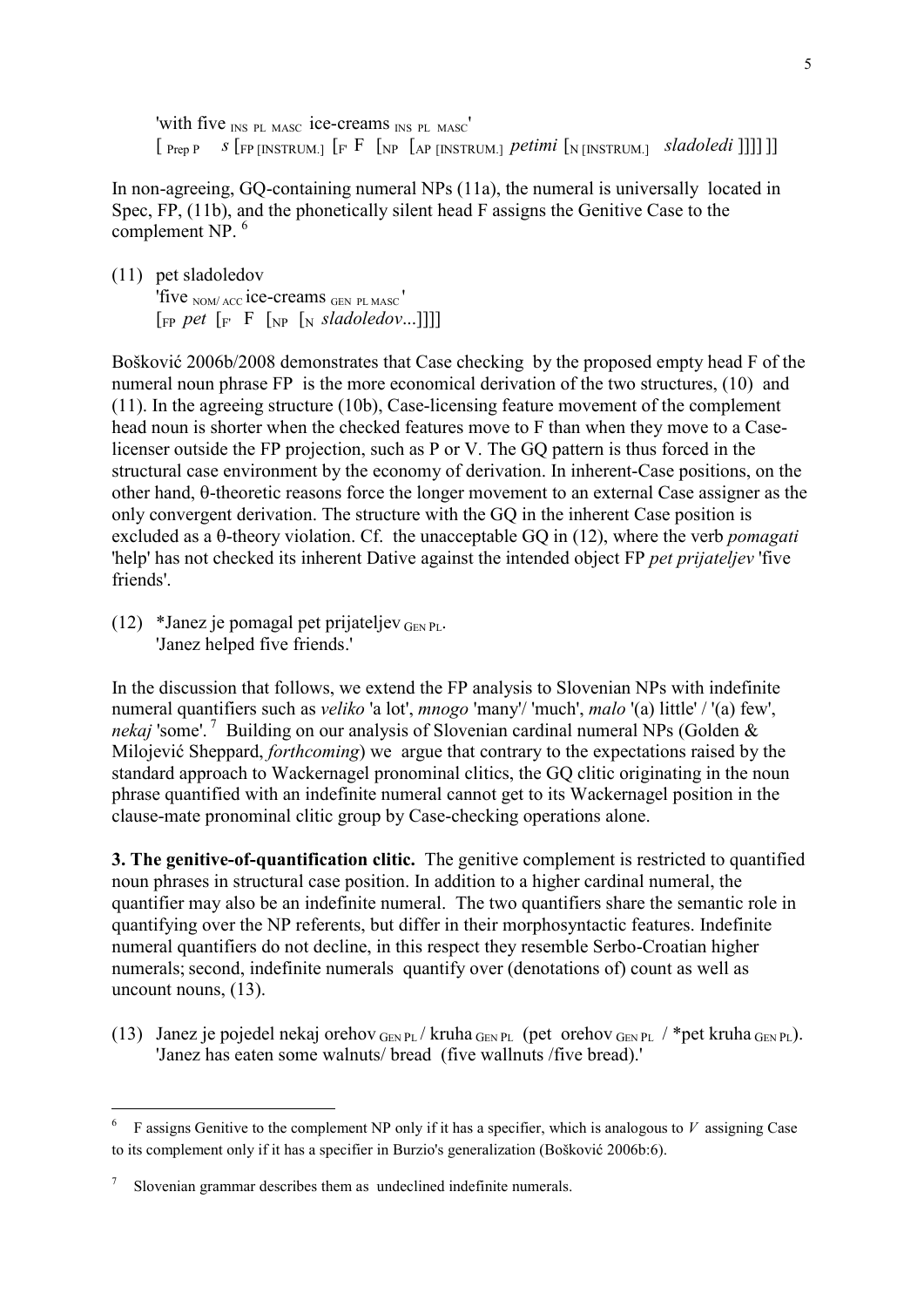The complement in the numeral noun phrase may be a clitic. As a clitic, it joins the 2P clause-mate clitic group in spite of the fact that it starts out as a constituent of a separate, nominal phrase domain.<sup>8, 9</sup> The overt constituents of the quantified NP 'some of them' in (14a) happen to be adjacent to each other in PF, yet we argue that in (14a), the GQ clitic 'them' is not pronounced in its base position but becomes, during the derivation, part of the 2P clustering of clause-mate clitics. That the GQ clitic combines with the clause-mate clitics is suggested by the clitic ordering in (14b), where the GQ clitic is flanked by the dative and the auxiliary clitics of the 2P clause-mate clitic group, as well as by the observation that the pronunciation of the GQ clitic in its base, i.e. complement position of the quantified noun phrase, as in (14c), is unacceptable.

- (14) a. Nekaj *jih je* naredilo izpit. 'Some of them passed the exam.'
	- b. Očitno *se mu jih je* nekaj prilizovalo. 'Evidently some of them flattered him.'
	- c. \*Očitno *se mu je* [nekaj *jih* ] prilizovalo.

Like clause-mate clitics, illustrated in (3), the GO clitic can be enclitic or proclitic; when enclitic, it forms a phonological word with the last word of the leftmost maximal projection, which can be of any size and category. In (15), the 2P for the main-clause GQ (pro)clitic is

<sup>9</sup> Clitic extraction from quantified NPs has been studied in Romance languages but not in Slavic languages. In Italian, for example, clitic extraction is restricted to object noun phrases. The Italian partitive clitic *ne* ('of it,' 'of them') can be extracted when the containing quantified NP is in direct object position (Beletti & Rizzi 1981, Burzio 1986). In (i), the clitic *ne* successfully attaches to Infl because it is extracted from the direct object phrase, (Burzio 1986: 23). Extraction is not possible in (ii) because the quantified NP is subject, in spite of the fact that it is in the inverted, postverbal position. *Ne*-cliticization is thus predictably successful from object noun phrases of unaccusative verbs, (iii), and passives, (iv). The unaccusative postverbal subject in (iii) and the inverted passive subject in (iv) is complement to V, and *ne* cliticization is allowed. In unergative (intransitive) structure (v), however, the inverted subject is not a deep structure object in the relevant sense, and *ne*- cliticization is not allowed. In Slovenian, the genitive clitic extraction is not restricted to quantified NPs in direct object position, extraction from subject phrases is allowed, cf. (14).

- (i) Giovanni  $ne_i$  inviterà [molti  $e_i$ ]. 'Giovanni will invite many of them.'
- $(ii)$  *\*Ne<sub>i</sub>* esamineranno il caso [molti e<sub>i</sub>]. 'Many of them will examine the case.'
- (iii) *Ne*<sup>i</sup>  $Ne_i$  arriveranno [molti e<sub>i</sub>]. 'Many of them will arrive.'
- (iv) Saranno invitati molti esperti. 'Many experts will be invited.' *Ne***<sup>i</sup>** sarano invitati [molti ei].

<sup>&</sup>lt;sup>8</sup> Slovenian data on the GQ clitic contradict Halpern's claim (Halpern 1995: 227-31) that clitics from distinct domains never combine into a single cluster, even if they happen to be adjacent.

<sup>(</sup>v) \**Ne* telefoneranno molti. 'Many of them will telephone.'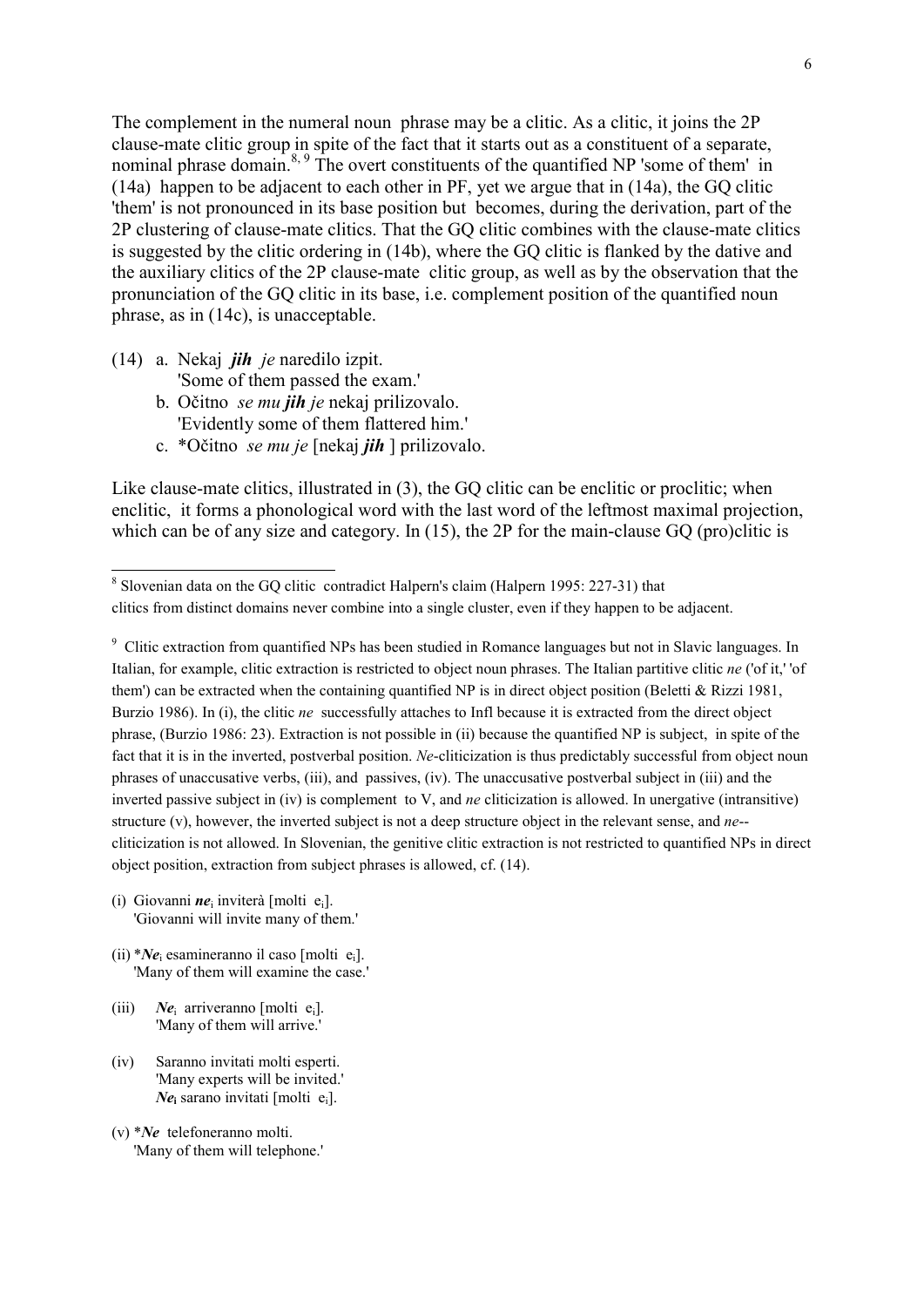following the initial constituent, an adverbial clause; in the embedded adverbial clause, the GQ clitic is enclitic to the adverbial complementizer *ker*. That the GQ clitic moves out of the containing quantified noun phrase, leaving behind a stranded quantifier, is compatible with the observation that the split quantified noun phrase can be intervened by a sentential and an aspectual/VP adverb, (*verjetno* 'probably' and *vedno* 'always' in (15)).

(15) #Ker *jih* verjetno vedno nekaj pride, # *jih* verjetno vedno nekaj tudi odide. 'Because probably some of them always come, some of them also always leave.'

Further evidence for the proposal that the GQ clitic joins the 2P clause-clitic group is provided by clitic climbing. Example (16) demonstrates that the GQ clitic climbs into the main clause 2P group from the quantified phrase in the object position of the embedded object control clause.

(16) Janez *ji*<sub>*i*</sub> **ga**<sub>j</sub> *je* prepovedal [PRO<sub>i</sub> kupiti [<sub>FP</sub> veliko e<sub>j</sub>]] 'Janez forbade her to buy a lot of it.'

The idea that the GQ clitic joins the 2P group of clause-mate clitics is further supported by the behaviour of the GQ clitic in multiple questions: the clitic interrupts a string of interrogative wh-phrases beginning multiple questions. In Slovenian multiple questions, the first wh-phrase lands in the Spec CP position, the remaining interrigative phrases adjoin to the IP (later AgrsP/TP) node, (Golden 1997). Under this analysis, the clitic cluster *jih je* in (17) appears outside the IP (i.e. AgrsP /TP) projection.

(17) [Spec CP Kdo *jih je* [IP komu [IP obljubil veliko]]]? 'Who promised to whom a lot of them?'

We have observed that in PF, the GO clitic cannot remain in its base position within the quantified NP, even if it would occupy FP-internal 2P, cf. (14c). The PF unacceptability of the clitic in its base position is expected under the uncontroversial assumption that in the unmarked intonational pattern, the quantified NP in (14c) is not a separate intonational phrase. The clitic inside the FP thus violates the prosodic constraint in not being rightadjacent to the intonational-phrase boundary. In the theoretical framework which eliminates the need for PF movements with the Pronounce the Lower Copy Principle and scattered deletion strategy (Bošković 2001, Bošković& Nunes 2007), and at the same time avoids the introduction of new, clitic-specific features, the genitive clitic is expected to get to its position in the 2P clitic group through regular Case-checking mechanism. In what follows we argue that the observed surface structure placement of the GQ clitic cannot be derived through the Case-checking operations. The 2P placement of the genitive clitic can result neither from the Genitive Case checking of the clitic itself nor from the checking of the Nominative or Accusative Case feature of the containing quantified NP.

**4. The GQ clitic placement and feature-licensing.** The assumption that a regular Casechecking mechanism is sufficient to account for the 2P placement of Wackernagel pronominal clitics could be maintained within an earlier minimalist framework (Chomsky 1993), whereby clitics check their Case features by overt phrasal movement (cf. Section 1). Bošković's (2006b, 2008) analysis of NPs with higher numerals, however, assumes a more recent framework of minimalist grammar (Chomsky 1995, 2000, 2001), where overt movement is a last resort strategy, the preferred choice being covert feature movement. Thus in structure (11b), the complement NP would check its Genitive Case by covert feature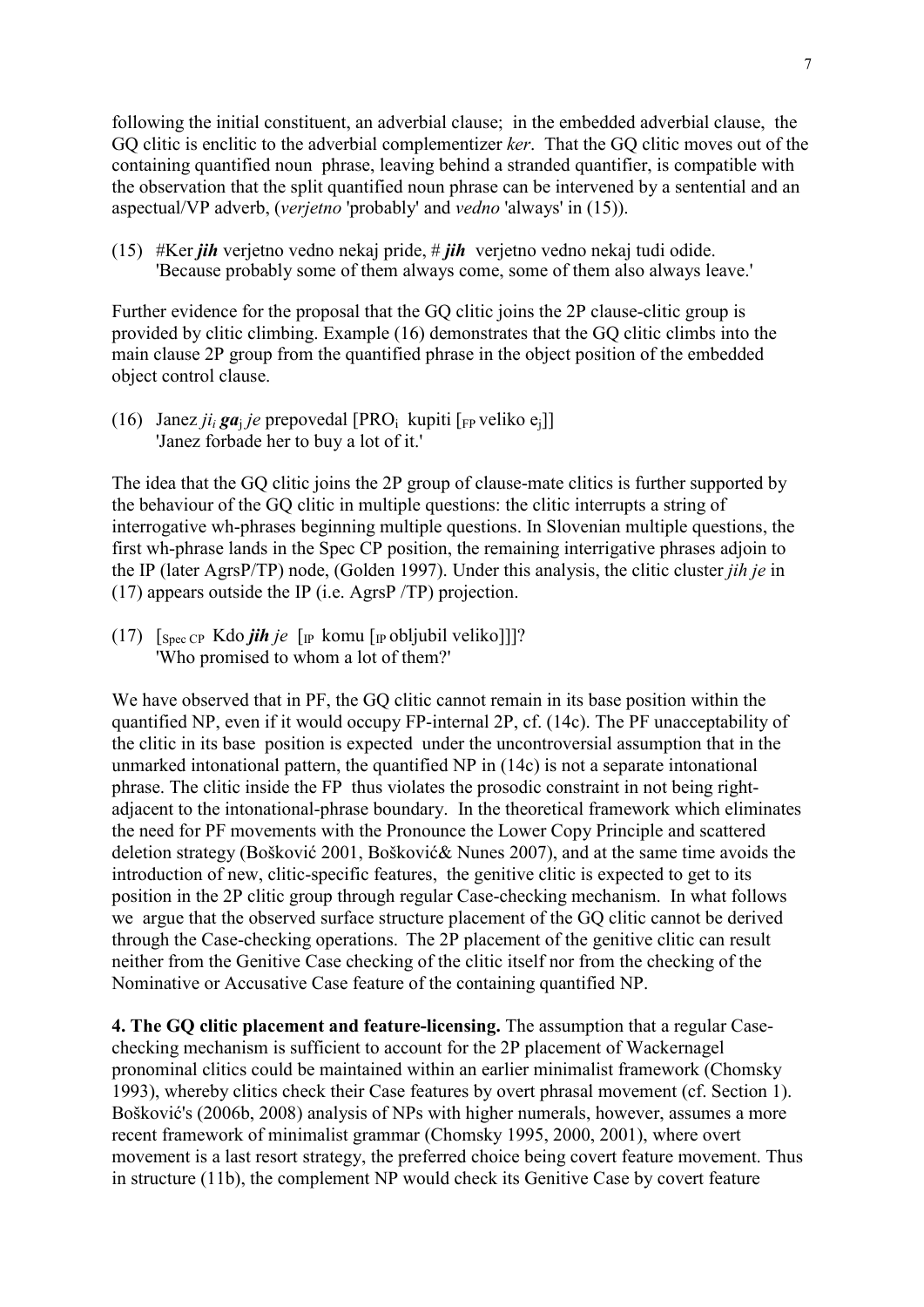movement of N to the functional head F. This step is equivalent to the Agree and featurevaluation operation of Chomsky 2000, 2001. An Agree relation is established between the uninterpretable  $\varphi$ -features of the head F (probe) and the interpretable  $\varphi$ -features of the N (goal) of the NP complement. As a result, the structural Case feature on the complement N is valued by the value [Genitive] of the head F. The uninterpretable structural Case feature is deleted, and consequently the complement NP becomes inactive for any syntactic movement. This probe-goal interaction has thus no effect on the placement of the clitic within the FP (pet jih gen 'five of them'); it leaves the clitic in its base position. In this position, the clitic violates the PF constraints. Covert checking of the clitic's Genitive Case does not get the clitic to leave the containing numeral phrase, nor does it predict its PF placement within the 2P clitic group.

Example (14b), repeated below as (17a), shows that the GQ clitic follows the Dative clausemate clitic even when the clitic originates in the subject numeral noun phrase. In fact, examples in (17) show that the GQ clitic integrates into the 2P clause-mate clitic group in PF as if it were itself a clause-mate clitic and not embedded in the numeral NP. In the 2P group, the genitive clitic follows reflexive and dative clause-mate object clitics. In example (17a), the GQ clitic *jih* from the subject numeral NP follows the clause-mate reflexive *se* and dative *mu* clitics.<sup>10</sup> In (17b), the GQ clitic from the object quantifiedNP follows the dative clitic *mu*. The subject phrase in (17a) is syntactically higher than the dative object, yet its GO clitic follows the dative clitic in the PF clitic group.

- (17) a. Očitno *se mu* <sup>D</sup>AT *jih* <sup>G</sup>EN *je* nekaj prilizovalo. 'Evidently some of them flattered him.'
	- b. Očitno *mu* DAT *jih* GEN PL *je* kupila nekaj. 'Evidently she bought him some of them.'

If the height of the clitic in syntax determines where it is pronounced (Bošković 2001, 2002) and this structural height is the result of some feature-checking mechanism, then the determining feature in the linearization of the GQ clitic in (17) cannot be the Genitive Case. Some other feature(s) must be responsible for extracting the GQ clitic from the FP-internal position and placing it in the 2P clitic group. We propose that the relevant feature cannot be the Case feature of the quantified noun phrase either.

Bošković (2007: 622, ft.58) identifies the GQ context as one instance where verbs that otherwise assign structural Accusative may fail to do so. In his Serbo-Croatian example (18), the verb 'to buy' fails to assign the Accusative Case because there is no such element in the numeral noun phrase 'five cars' that could receive the Case feature. The Serbo-Croatian higher numeral does not decline, the silent head F is itself the Genitive Case assigner to the complement noun phrase.

(18) On će kupiti kola  $_{\text{Acc}}$  / pet kola  $_{\text{Gen}}$ 

-

In Golden & Milojević Sheppard (*forthcoming*) this leads to the proposal that the higher-numeral NP in object position may not be assigned the Accusative Case. This proposal extends easily to object NPs quantified by indefinite numerals, which are inherently

 $10$  On the variablity of native speakers' judgements of the pronunciation site of the GQ clitic contained in subject numeral phrase, cf. Golden & Milojević Sheppard (*forthcoming*).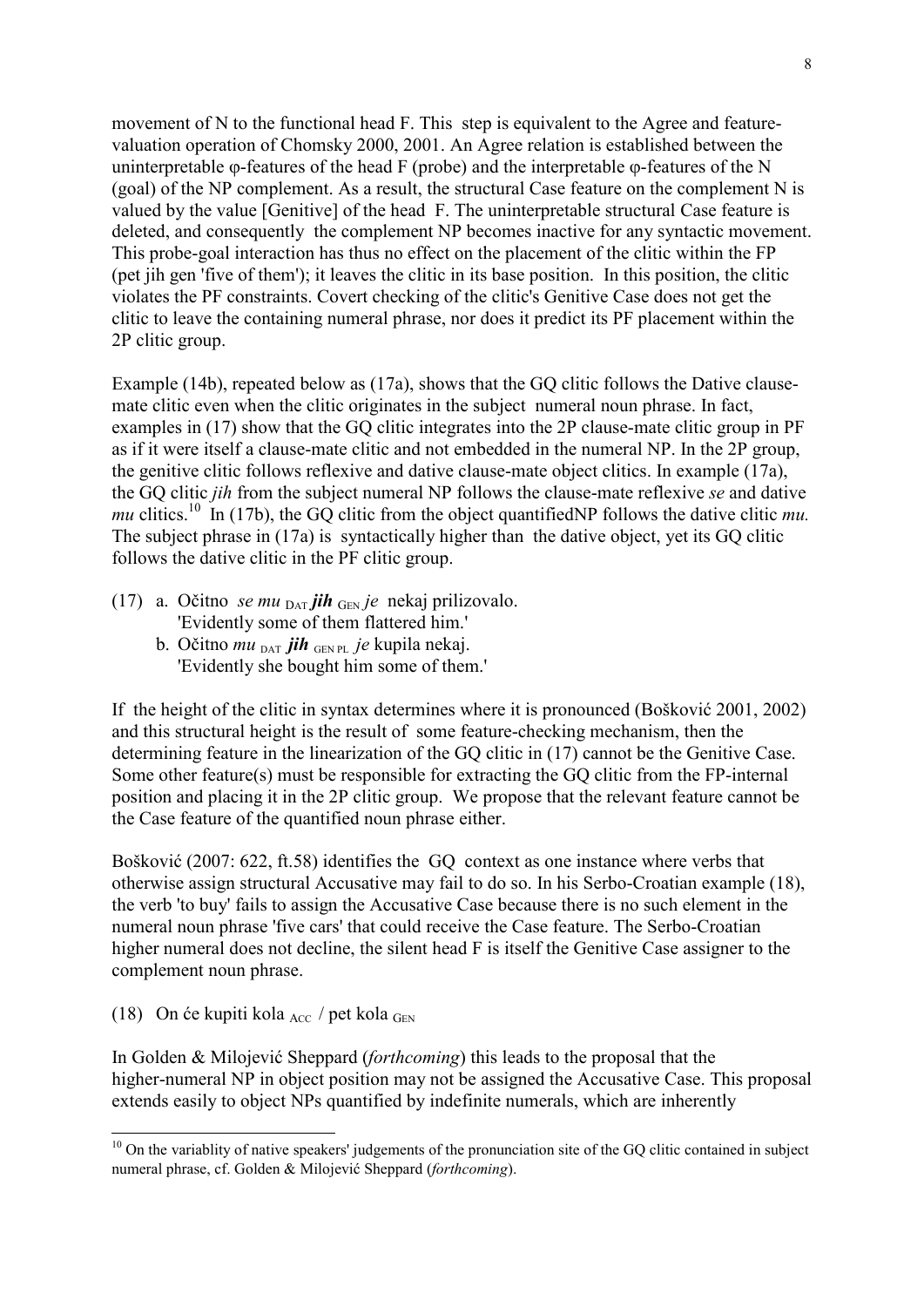indeclinable. In (17b), with the relevant part of the structure given in (19), the clitic originates in an object numeral NP.

 $(19)$  ...  $\lceil v \rceil$   $\lceil v \rceil$   $\lceil v \rceil$   $\lceil \rceil$   $\lceil v \rceil$   $\lceil v \rceil$ 

The absence of Accusative on FP in object position predicts that the object FP with the contained GQ clitic does not leave the VP domain, yielding the unacceptable FP-internal Genitive clitic (20).

 $(20) * O\check{c}$ *itno je*  $[\nabla_{\mathbf{P}} kupil]$   $[\nabla_{\mathbf{P}} nekaj$  *jih*]].

Clearly, the clitic must leave the FP containing it, but with the FP Caseless, the trigger for movement is lacking. We could stipulate an EPP feature as a way of implementing overt movement (cf. Chomsky 2000, 2001), effecting the raising of FP to Spec, vP, (21). However, this is not the position in which the GQ clitic is pronounced, as witnessed by (22). Not only does the clitic precede VP adverbials (e.g. *včeraj* 'yesterday'), it can also precede subjectoriented adverbials (e.g. namenoma'deliberately'), which shows that it is pronounced high in the tree.

- $(21)$  ... [<sub>*v*</sub>P [<sub>FP</sub> nekaj *jih*]  $V + v$  ] [<sub>VP</sub> V [<sub>FP</sub> nekaj *jih*]]]
- (22) Janez *mu*DAT *jih*GEN *je* namenoma včeraj kukpil veliko. 'Janez bought him a lot of them deliberately yesterday.'

The proposal that quantified NPs with genitive complement in structural case positions are caseless extends to subject phrases in sentences with default subject-verb agreement. Bošković's analysis 2006b, 2008 suggests that case specification of Slavic higher numerals in the GO subject phrase can be ambiguous.  $11$  In Russian, for example, it is either in the syncretic nominative/ accusative or caseless. When the numeral is nominative, the subject numeral phrase agrees with the verb; when it is caseless, the verb bears default 3rd Sg marking and the non-agreeing subject numeral phrase stays in in situ. In Slovenian, agreement obtains when the subject phrase bears the nominative case, non-nominative subjects occur with default verbal form only. Absence of agreement obtains also in sentences with higher- numeral NP subjects, cf. (17a) with 3rdSg auxiliary *je* and neuter participle prilizovalo.<sup>12</sup> In Golden & Milojevič Sheppard (*forthcoming*) we interprete this absence of subject-verb agreement as indicating that the subject cardinal numeral NP is Caseless, and as

-

<sup>&</sup>lt;sup>11</sup> Bošković's analysis of higher-numeral phrases as subjects in Russian and Serbo-Croatian relies on the proposed correlation in Slavic languages between the nominative case and subject-verb agreement: the morpological nominative case induces morphological subject-verb agreement. The correlation is part of a more general hypothesis that Slavic case inflection and agreement directly reflect abstract Case and abstract agreement.

<sup>&</sup>lt;sup>12</sup> The assumption that the discontinued numeral noun phrase pet jih in (14) is subject in Spec,  $vP$  position is compatible with the observation that it can antecedent reflexive pronouns (Slovenian reflexive binding is subject-oriented) and that it can control PRO, (i).

<sup>(</sup>i) Očitno *se jih je* pet želelo PRO hvaliti. 'Evidently five of them wanted to praise themselves.'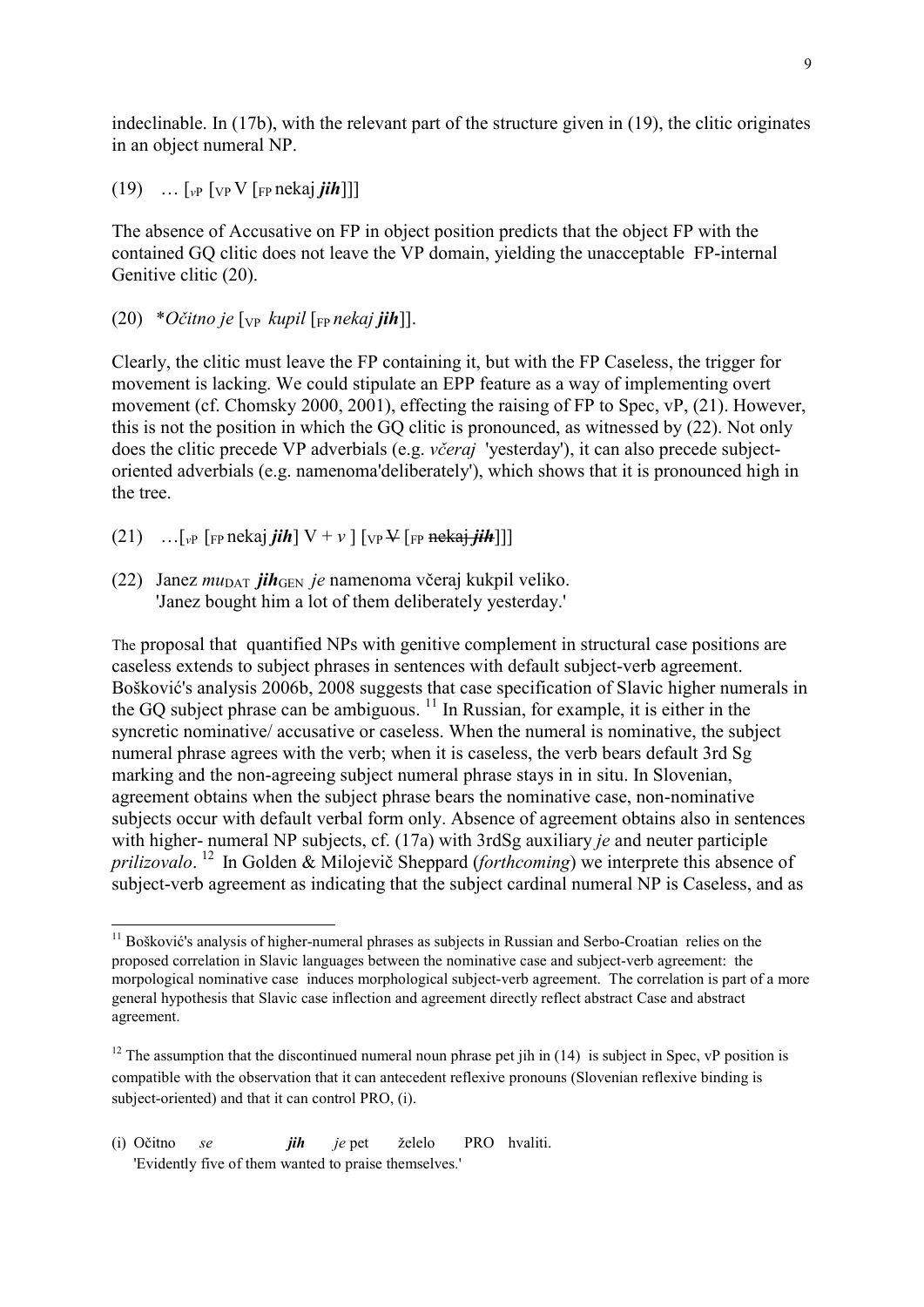such expected to remain *in situ*, with the GQ clitic "trapped" within it. The inherently indeclinable indefinite numerals now provide supporting evidence for the Caseless approach. The trapped GQ clitic is unacceptable with both quantified noun phrases, those with a cardinal and those with an indefinite numeral, in (23) *pet* 'five' and *nekaj* 'some' respectively.

(23) \*Očitno *se mu je* [nekaj / pet *jih* ] prilizovalo.

(24)  $\begin{bmatrix} \text{TP} & \text{T} & \text{[vP [FP nekaj/pet} & \text{F } jih \text{]} \end{bmatrix}$  *v* VP]] caseless, PL

Let us assume then that the GQ-clitic subject *nekaj jih* 'some of them' in (17a) is a Caseless numeral noun phrase, merged in Spec, *v*P, with T bearing default specification, (24). The assumption that the subject numeral NP stays in Spec, *vP* predicts that the clitic-containing subject numeral NP will precede clause-mate indirect object and direct object clitics. This is not the position of the GQ clitic from the subject numeral phrase in the sentence. Example (17a) shows the GQ clitic "excorporated" from the numeral phrase and wedged between the dative the accusative clause-mate clitics. This position is unexpected under the standard approach: the agentive subject is syntactically higher than the indirect object.

As in the case of QG-clitic object, it is not at all obvious how the observed clitic placement can be derived by feature-licensing needs. Being Caseless, the numeral NP has no Case feature to check. Resorting to an EPP feature cannot provide a solution either. For, as pointed out by Bošković (2007: 621), the EPP feature does not actually involve feature checking but rather piggy-backs on it. This means that the element that moves to satisfy the EPP must first Agree with the target in some uninterpretable feature independent of the EPP. In (24), Agree between the Caseless FP and T cannot be established and thus the prerequisite for the EPPdriven movement of FP to Spec, TP is not met.

In sum, the GQ clitic must move from its base position within the numeral NP, regardless of whether the latter is subject or object, and join the 2P clause-mate clitic group. Based on all of the above, it seems that this cannot be achieved through syntactic movement triggered by feature-licensing needs.

**5. Conclusion.** In this paper we have examined Slovenian GQ clitics in quantified NPs against the background of the standard approach to second position cliticisation within the minimalist theory of grammar. We have argued that the basic assumption of the standard approach to Wackernagel clitics that the surface ordering of clitics follows from the positions they come to occupy through regular feature-checking mechanisms cannot predict the GQ placement within the 2P clause-mate clitic group. The observed placement suggests that something must move the GQ clitic from its base, NP-internal position to the position it occupies in the 2P clause-mate clitic group. We have shown that this cannot be achieved through syntactic movement triggered by feature-licensing needs.

## References

- Belleti, Adriana, and Luigi Rizzi. (1981) "The Syntax of *ne*: some theoretical implications". *The Linguistic Review* 1: 117 – 54.
- Bošković, Željko. (2008) "A minimalist account of genitive of quantification". Gerhild Zybatow, Luka Szucsich, Uwe Junghanns, and Roland Meyer, eds.